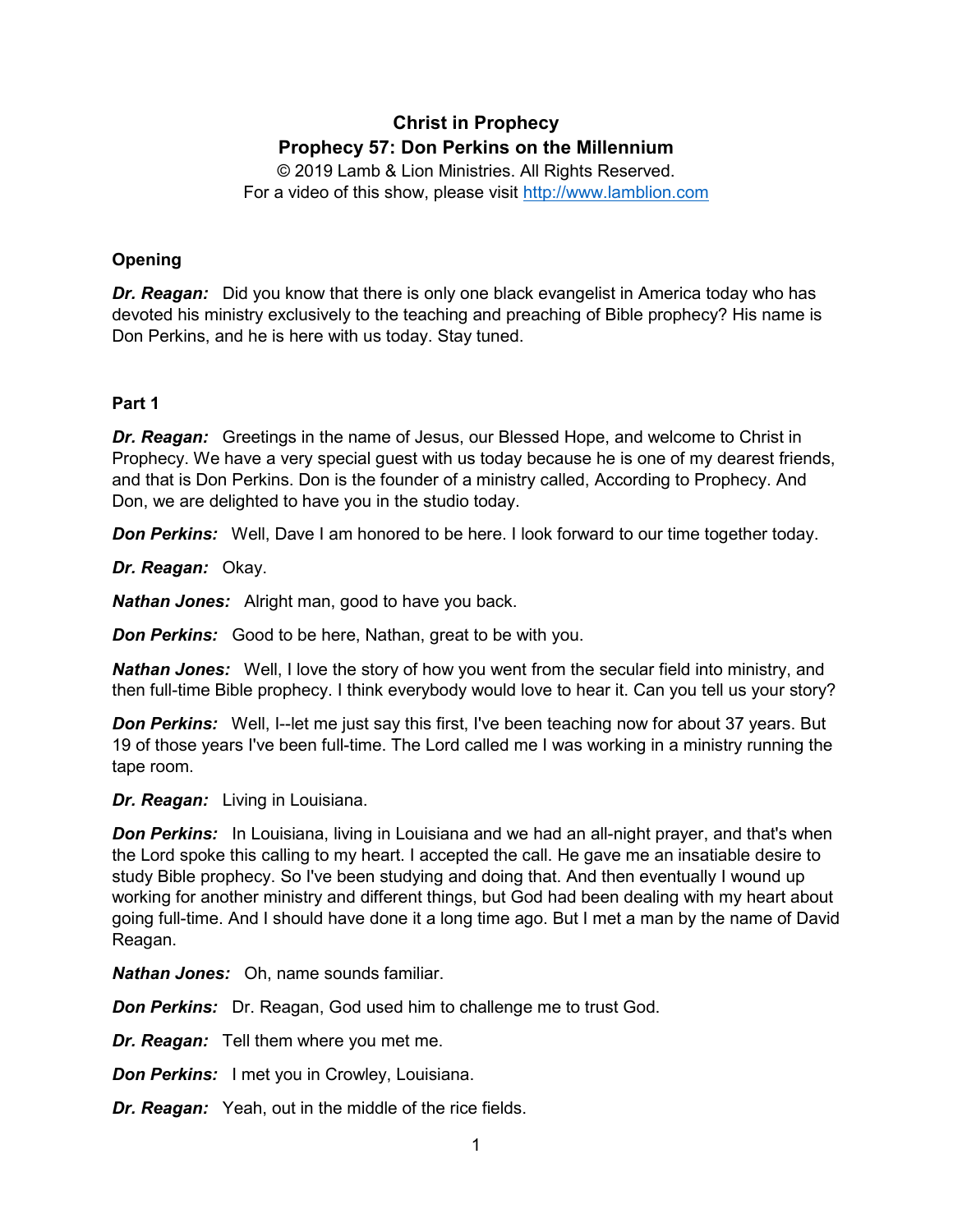*Don Perkins:* Yes, and that was--

*Dr. Reagan:* At a little Methodist church out in the middle of a rice field.

*Don Perkins:* Yes, that was my first time actually meeting you. I'd been following your newsletter for year. And what impressed me back then was somebody asked a question about Israel, and you drew a map of Israel from scratch. And I'm looking and I'm saying, "Wow, he just drew the map like that." You know. I said, "Lord I got a long way to go, you know." But anyway I was so excited to be with you and meet you. And then eventually we wound up moving to San Diego, and long story short our paths crossed a number of times.

*Dr. Reagan:* Oh, yeah.

*Don Perkins:* And we developed a--

*Dr. Reagan:* And you were preaching on weekends, right?

**Don Perkins:** Yes, I was preaching weekend, and anytime I could get a break to do it, I would do it. And one time I had a conference with you, you brought me in for one of your meetings. And you said, "Don, how do you do what you do?" And I said, "Well, by the grace of God." And David said, "No, you need to trust God for full-time ministry, Don." He said, "Don, I'm going to pray to God that you go full-time." And then he said, "Now, when I pray for you Don, it is going to get hard for you at your job." Well from Dave's--

*Dr. Reagan:* I prayed God would make your job so miserable you would have to quit.

**Don Perkins:** You sure did. From your lips to God's ears it went downhill for me. But, I knew, I knew that God was He was challenging me to step up full-time. Well, this October we just celebrated 19 years of full-time ministry.

*Dr. Reagan:* Hallelujah.

**Don Perkins:** And as you shared Dr. Reagan when we stepped out you know by trusting God for this ministry.

*Dr. Reagan:* It's tough.

**Don Perkins:** It's tough. But learning to trust God has been such a valuable thing for us.

*Dr. Reagan:* It gives you the faith to take bigger steps, and bigger steps.

**Don Perkins:** Yes. Yes. Yes. And we've traveled the world. God has done so many wonderful things for us. I travel. We have a new TV program now, a weekly program on HisChannel.

*Nathan Jones:* What's it called?

*Don Perkins:* It's called, "Your Future in Bible Prophecy."

*Dr. Reagan:* And how can people find it on HisChannel?

**Don Perkins:** Well, they can go to my website which is: www.according2prophecy.org. If you go to my website we have a banner there that will bounce you straight to our program.

*Dr. Reagan:* And you can watch those programs on demand, right?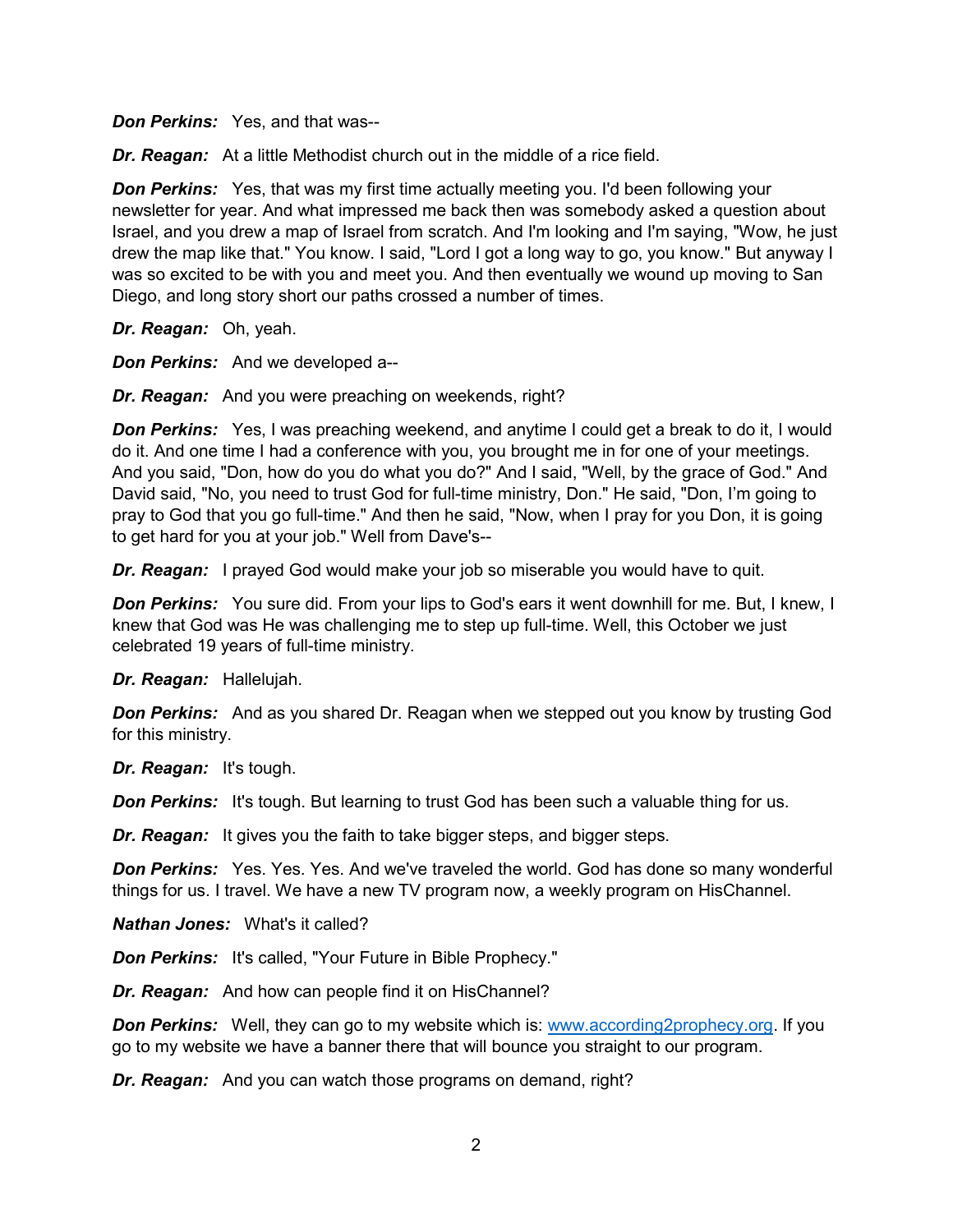*Don Perkins:* On demand. You can watch them on demand.

*Nathan Jones:* Twenty-four-seven Don Perkins.

*Don Perkins:* Yes, it is a weekly program. A weekly program. But I'm just honored. I'm honored.

*Nathan Jones:* Well, praise the Lord.

**Don Perkins:** And Dr. Reagan I'm so glad that you had a part in challenging me to trust God, and I thank you from the very bottom of my heart.

*Dr. Reagan:* Well, you are very welcome, sir, and we are just delighted that you took that step. I know it was a tough one because I've been there to step out in faith. It is one thing to talk about faith, it is one thing to preach about faith, but it is another thing to do something about faith.

*Don Perkins:* Yes. Yes. But God will meet you. I will say that. The Lord will meet you.

*Dr. Reagan:* Well, tell us about how the Lord has opened doors for you.

*Don Perkins:* Well, He has opened a lot of doors. We travel, my wife and I we travel constantly. I'm in a lot of churches. I'm in a lot of Bible conferences. I go into the local church. It doesn't matter the size, big, little, it doesn't matter. But I go into a lot of churches. And what we do, I try to teach a balanced message of Bible prophecy.

*Dr. Reagan:* Stay away from sensationalism.

*Don Perkins:* Stay away from sensationalism. Stick with the Scripture.

*Nathan Jones:* Literal interpretation.

**Don Perkins:** Stick with the literal interpretation of the Word of God. You won't go into error that way. I haven't had to change my message in over 37 years because this Word does not change.

*Dr. Reagan:* It doesn't change. That's right.

**Don Perkins:** The Word does not change. And as long as I stick with the Word of God, you know we've had success. And I'm just grateful. You know a lot of pastors today they really don't have a burden for Bible prophecy. A lot of times they may take a chance on bringing us in. But when they allow us in and then they see the balanced perspective of God's Word, it gives them such an excitement to come in. Now, there is one church that we go to now, this next year will be our 27th consecutive year going into this church.

*Dr. Reagan:* That is pretty good when you keep on getting invited back.

*Don Perkins:* Yes, 27.

*Nathan Jones:* Yeah, you must have a lot of sermons up the sleeve there.

**Don Perkins:** Oh, I do. I keep a list of what we've done there. But 27 years they've brought us in. And I have a number of churches that the list is getting longer for them as well. But you know we come in with a simple, clear message of Bible prophecy.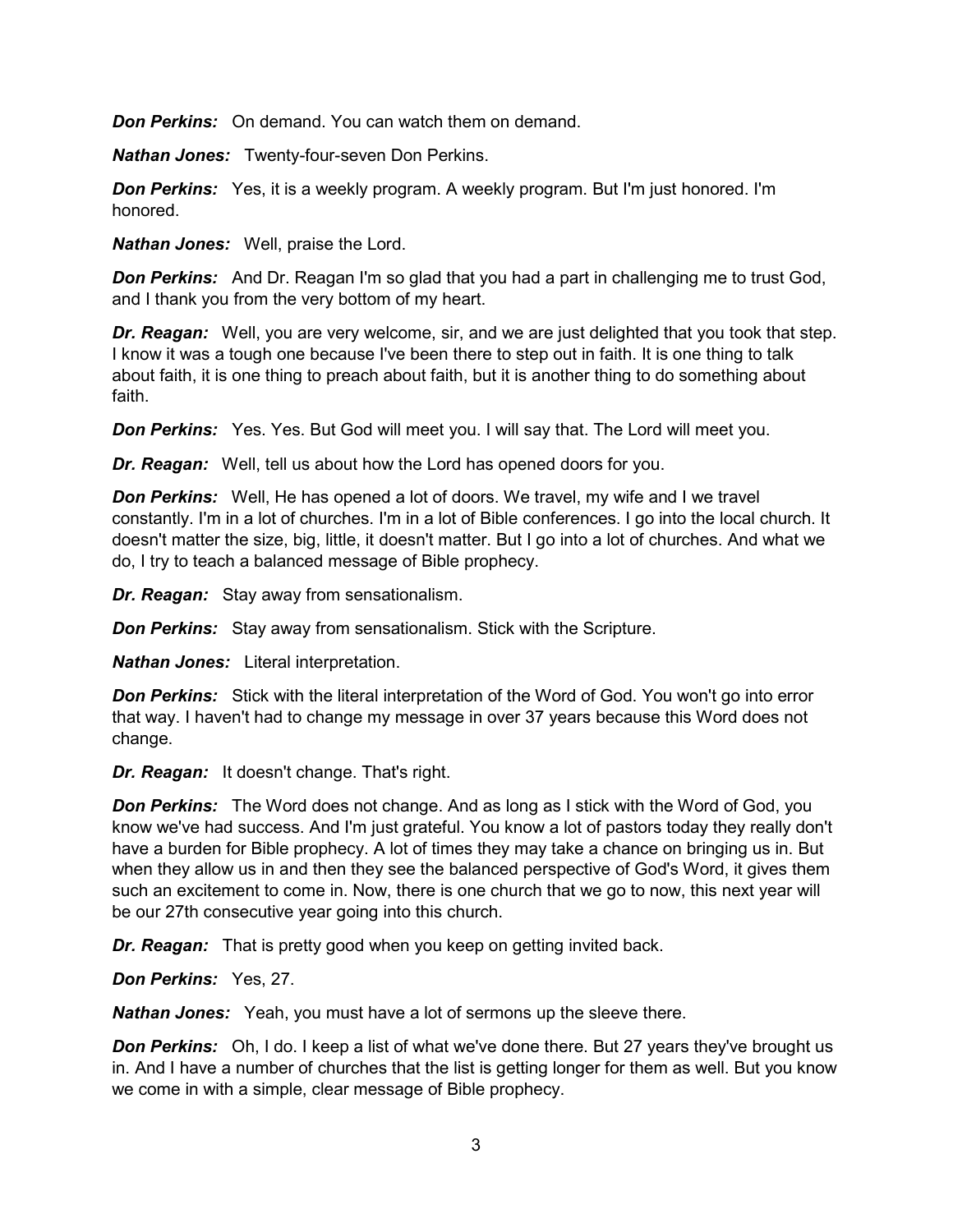*Dr. Reagan:* What is your fundamental message?

*Don Perkins:* My fundamental message is that Jesus is coming back. You must be ready for Him. Time is winding up. The signs of the times. The indicators are before us. This is not the hour to play church, because He is at hand to come. You know with all the--

*Dr. Reagan:* So you believe we are in the season of the Lord's return?

**Don Perkins:** No, doubt about it Dr. Reagan. I believe we are in the last of the last days. Taking a word from you we are living on borrowed time. I believe that. I really believe that.

#### *Nathan Jones:* Yeah.

*Don Perkins:* You know we've seen so much, and so many things are happening in our world today. I was talking with a pastor the other day and he was asking me, "Well, why aren't pastors interested in Bible prophecy?" I said, "Well, I don't know why." But I will say what is happening because of all the events that are taking place the sheep in the church, the parishioners in the church are concerned about what is going on, and they are challenging their pastors now to give them answers. So, what is happening a lot of the pastors because they hadn't been studying prophecy or teaching it they have to deal with the issues. So, either they are going to bring in a prophecy teacher, or they are going to have to get in to the message themselves. So, what happen, and what has been good for us it has afforded us the opportunity to go into a lot of churches. I'm in a lot of different churches. Some churches I go in they have never heard Bible prophecy.

*Dr. Reagan:* So, your ministry is strictly non-denominational.

**Don Perkins:** Yes, well, I am non-denominational but I'm in a lot of denominational churches too, I go wherever God opens a door.

*Dr. Reagan:* Oh, I understand but you are not trying to convert people to a particular denomination.

*Don Perkins:* No, no, no.

*Dr. Reagan:* You are trying to bring them to Jesus.

**Don Perkins:** That's right. That's right. So, we are a non-denominational ministry. And we go into a lot of different churches and we preach one message. I stay in my lane, my lane is to teach Bible prophecy, and that's what we do.

*Dr. Reagan:* Well, what sort of reception do you find these days?

**Don Perkins:** Well, I've been very pleased, I'll be honest with you with the pastors that have allowed us in. And again because I really think when they bring you in they have a question, they want to know what is going on. I had one pastor that interviewed me. He actually had an interview with me. He said, "Okay, if I bring Don Perkins in what are you going to do?" So, I begin to tell him some of the topics we cover and things like that. So, he began to ask me questions related to Bible prophecy.

*Dr. Reagan:* Well, when you consider that so many Bible prophecy teachers are caught up in sensationalism I don't blame him. I would be cautious too.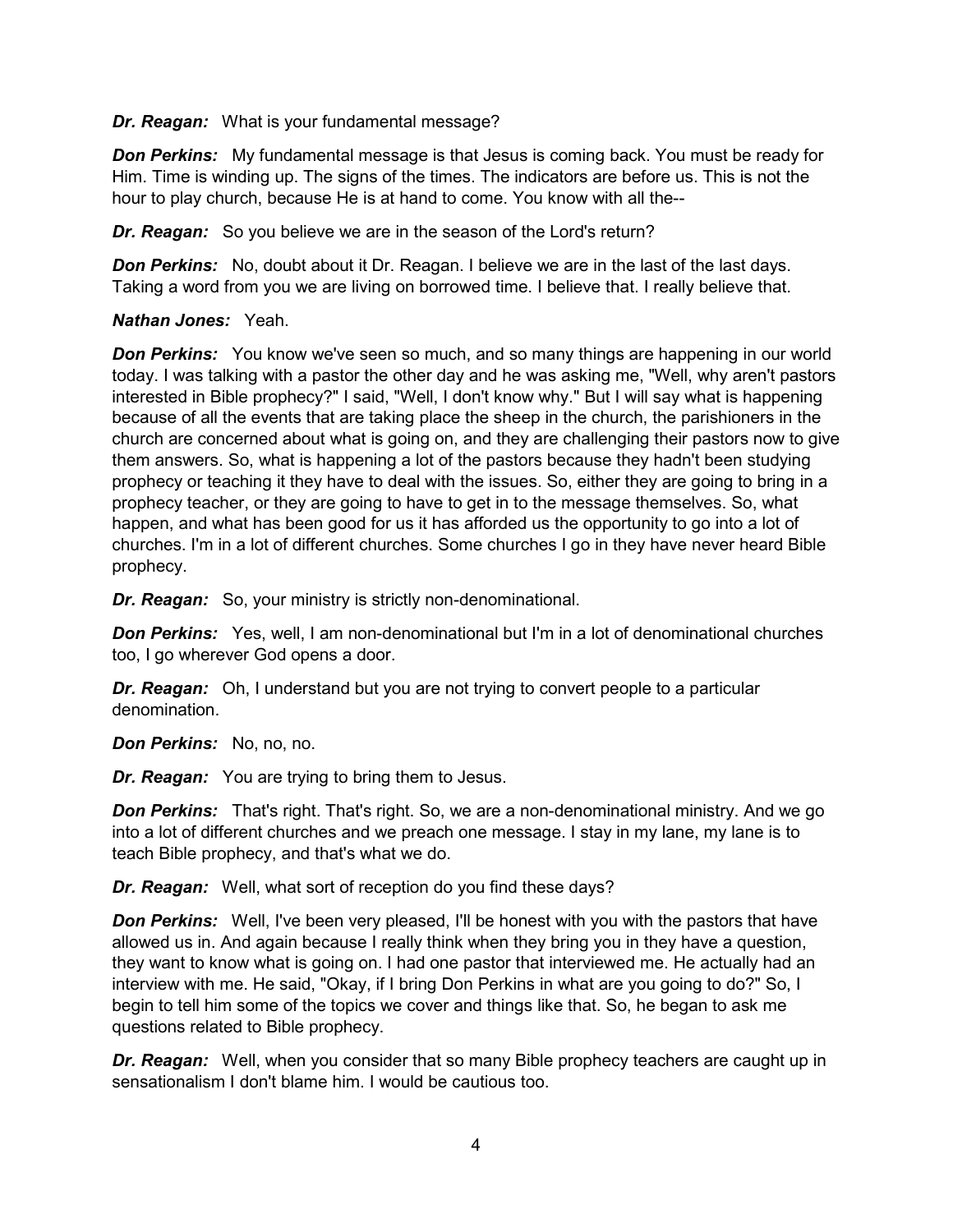*Dr. Reagan:* Yes, and many of them are very cautious because of what they've seen, all the date-setters and all the different things that are going on.

*Nathan Jones:* Why do you think then that you are one of the few, if only African American preachers out there on Bible prophecy? Where are all the other African American teachers?

**Don Perkins:** Well, I can't answer that question in all honesty. I'm grateful that the Lord called me. And I'll say this for me to be teaching Bible prophecy there is a God in Heaven. Because I was taught as a young man in church that if you will study the book of Revelation you could lose your mind.

#### *Nathan Jones:* Lose your mind?

**Don Perkins:** Lose your mind. So, when I became a Christian, I'll say for a while, and I would never go into the book of Revelation. Now, what I've done as I traveled, especially a lot of Black churches that I'm in. I ask the question, say, "How many here are afraid of the book of Revelation? Or you've been taught if you study this book you will lose your mind?" Hands go up all over the church.

*Dr. Reagan:* Yeah.

*Nathan Jones:* Really? Wow.

**Don Perkins:** Yeah. So I will say this in a lot of Black churches they have been taught that, because I was taught that. And I know that they have a fear. But when we come in and we bring a clear message of hope. You know one thing I tell them Revelation 1:3 you know the Bible says that, "Blessed are those who read, hear, and keep this saying."

**Dr. Reagan:** Yeah, that is what I am saying, it says right up front you're going to get a blessing.

**Don Perkins:** It's in the Scriptures. It's a blessing. I say while I'm talking to you about Revelation you are going to receive a blessing. I ask them, "Do you want to be blessed?" I say, "Here's a good way to be blessed, read the book of Revelation." I say, "In your car put a CD on of Revelation and listen to it, you'll be blessed just for listening to it." And what happens when I found out when these pastors allow us in, and they hear a simple, clear message of hope, it gives them such strength and encourages the body. You know some pastors, I will say this, some of them look at it, at Bible prophecy as divisive or they say it is doom and gloom. And I tell them no, it is not doom and gloom for the Redeemed. You know the end of the story for us will be eternal bliss. We win in the end no doubt about it. And I say, you know the whole book of Revelation is not doom and gloom. There is judgment there, but that's for rebels; those who choose not to honor God. But the end of the story is going to be beautiful for the redeemed.

*Nathan Jones:* Oh, wonderful.

**Don Perkins:** And this is the message that we teach. And what happens it brings hope.

*Dr. Reagan:* In fact one of the messages of prophecy that just blesses me so much is the Apostle Peter tells us the only reason Jesus has not returned is because God wants more people saved.

*Nathan Jones:* Second Peter 3:9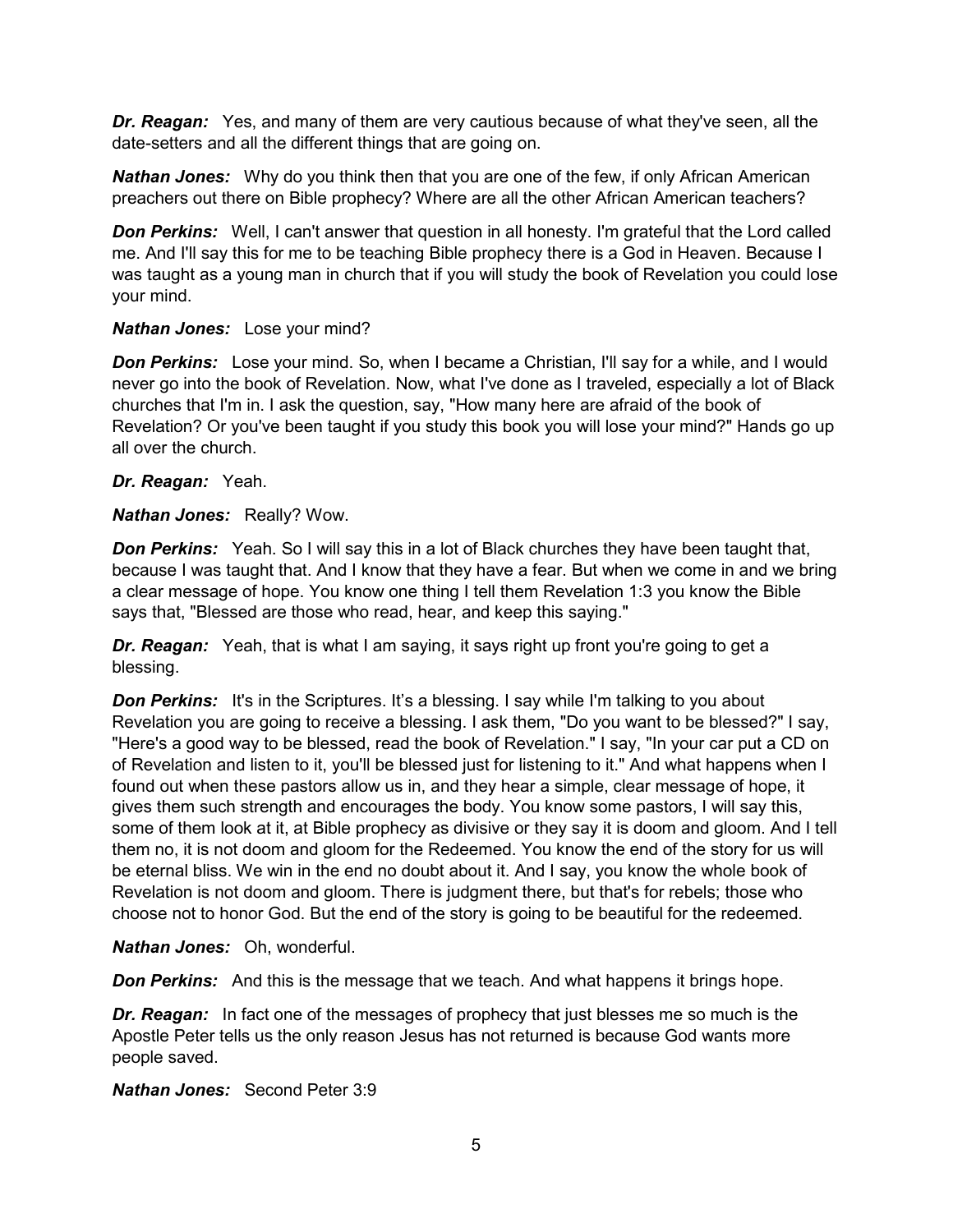*Don Perkins:* Yes, He's a merciful God. He's a merciful God.

*Dr. Reagan:* He does not wish that any should perish.

*Don Perkins:* Yes. Yes.

*Dr. Reagan:* So, He is long suffering. Loving kindness.

*Don Perkins:* Yes.

*Dr. Reagan:* And waiting for people like you to get out there and proclaim it.

*Don Perkins:* Amen.

*Nathan Jones:* Well, as you go to the different African America churches are you bringing, I don't want to say converts but are you exciting people to follow in your footsteps?

**Don Perkins:** Yes, I am and as a matter of fact I was in one church I taught on Israel and Bible prophecy. And it really helped this pastor. He said, "Brother Perkins I've never looked at Israel that way." He said, "You know now I have a different perspective." Because what I did I gave him the Word of God related to Israel, and it blessed him, it blessed his church. A lot of times they just don't know, you know? And once they hear a clear message. I try to keep it simple too, make it a simple message of Bible prophecy. Not so technical as you can get.

*Dr. Reagan:* Well God has really blessed you in that regard to being able to take very complex ideas and make them simple for people to understand. It is a gift that God has given you, and you are really good at that.

*Don Perkins:* Well I am grateful to heaven for that.

*Nathan Jones:* I'm getting excited. I feel like inviting you to my church right now.

*Don Perkins:* Well, I'll put you on the calendar.

*Dr. Reagan:* One thing I can guarantee about this guy he does not lack passion or enthusiasm.

*Nathan Jones:* No, he doesn't, and he is so likeable.

*Dr. Reagan:* I used to tell people, you know Don is going to be a pretty good preacher if he ever just develops some enthusiasm.

**Don Perkins:** Well, you know for me Dr. Reagan, I love and I believe what I teach. I believe it. You know and I want people to experience that. You know, our future is going to be beautiful and I want as many as we can to experience that.

**Dr. Reagan:** I'll tell you what we are going to do, Don. We are going to take a brief break and when we come back we are going to focus in on the two most controversial things in Bible prophecy: Is Jesus really going to return to this earth and reign for a 1,000 years?

*Don Perkins:* Okay, beautiful.

*Dr. Reagan:* The vast majority of Christianity says, no, He will not. And number two is there really going to be a Rapture and when is it most likely to occur? Because the Rapture has come under increasing attacks in these days.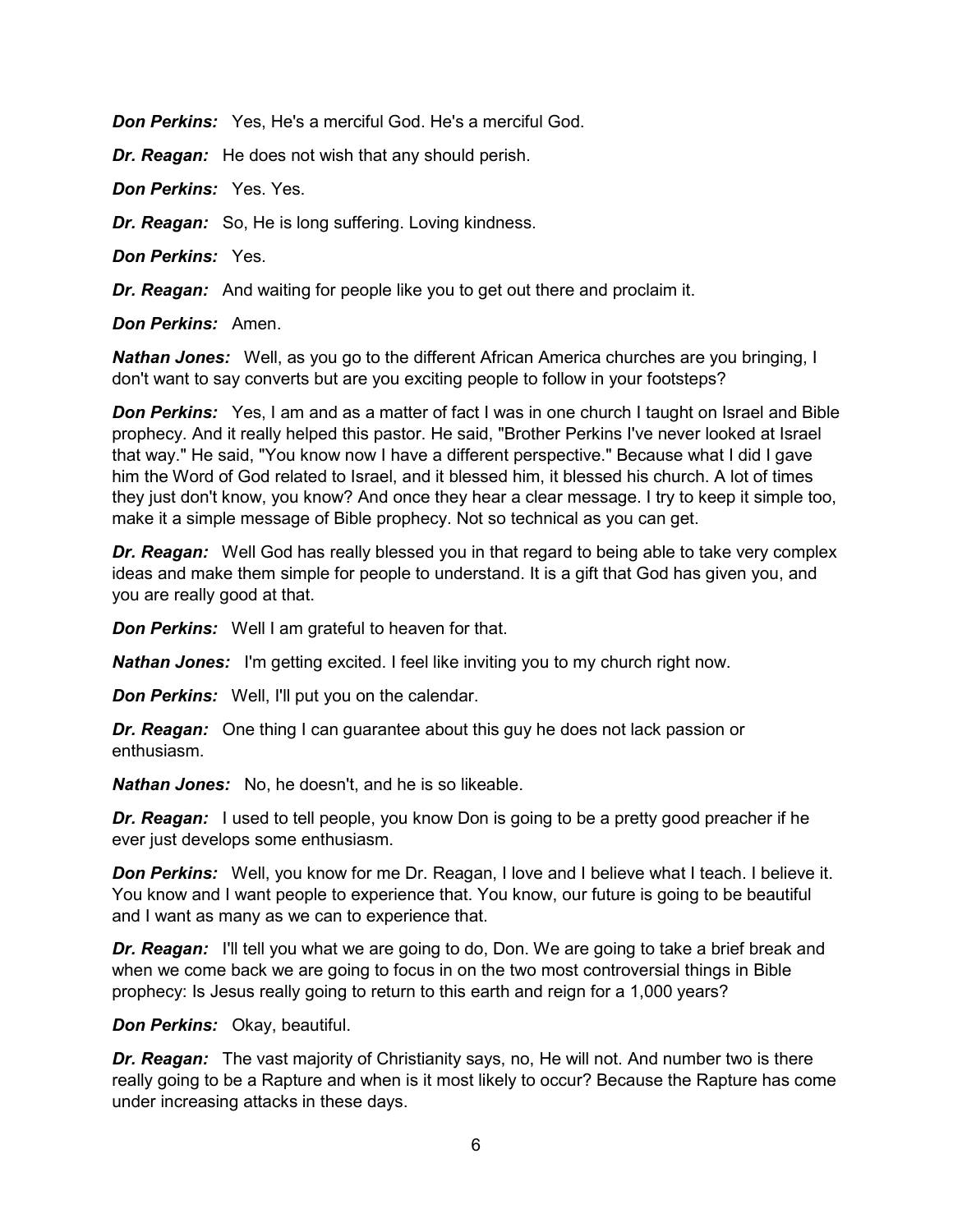## *Don Perkins:* Yes, look forward to it.

## **Part 2**

*Nathan Jones:* Welcome to Christ in Prophecy and our interview of Don Perkins of According to Prophecy Ministry. And we are talking about the basics of Bible prophecy. Particularly I want to start Don with the Millennial Kingdom. Brother, there is nothing I'm looking forward to more than the Millennial Kingdom. The idea that you can sit under a vine and you live in peace, and there's no animals trying to kill you and stuff like that. But there are people that are saying that we are living in the Millennial Kingdom now. And there is the Bible that says a 1,000 years. And some say it is not 1,000 years. Can you clean up the mess for me and tell us what is the Millennial Kingdom?

**Don Perkins:** Well, the Millennial Kingdom will be the 1,000 year reign of Christ.

*Nathan Jones:* Exactly 1,000 years?

*Dr. Reagan:* Here on this earth.

**Don Perkins:** Here on earth. It's a literal prophecy that Christ must fulfill. Like when He went to Calvary that was a literal prophecy. He fulfilled it literally. The 1,000 year Millennial Kingdom is that prophecy as well, Isaiah 9:6, "The government shall be on His shoulders." Now, some people today believe that we are in that government now. Well I could take them to San Diego Zoo and show them that we are not. During the Millennial Kingdom the Bible says that the lion and the wolf will lie together. The Scripture says that the lion will eat straw like the ox. Take them to San Diego Zoo and watch what the lions are eating there, they are not eating straw.

*Nathan Jones:* They are eating a lamb.

**Don Perkins:** It is so simple to disprove whether or not we are in the Millennial Kingdom now.

*Dr. Reagan:* Well, you don't understand Don that is all supposed to be spiritualized. That is talking about the Church. Well, the First Coming of Christ was not spiritual it was physical.

*Dr. Reagan:* You're saying all those prophecies were fulfilled literally?

**Don Perkins:** They were fulfilled literally. Literally and the future prophecies on His life will also be fulfilled literally as well.

*Nathan Jones:* How many prophecies are we talking about concerning the Millennial Kingdom? Is it a small subject in the Bible?

**Don Perkins:** Oh, no, it is a big subject. And it goes in detail as to what is going to happen.

*Dr. Reagan:* Most people think it is only in the book of Revelation.

*Don Perkins:* It is all over the Bible, Isaiah 65.

*Dr. Reagan:* Especially Isaiah.

**Don Perkins:** Yeah, Isaiah is heavy. But Scripture talks about Christ sitting on the throne of His Father David. Now we know when Christ came the first time He rode into Jerusalem on a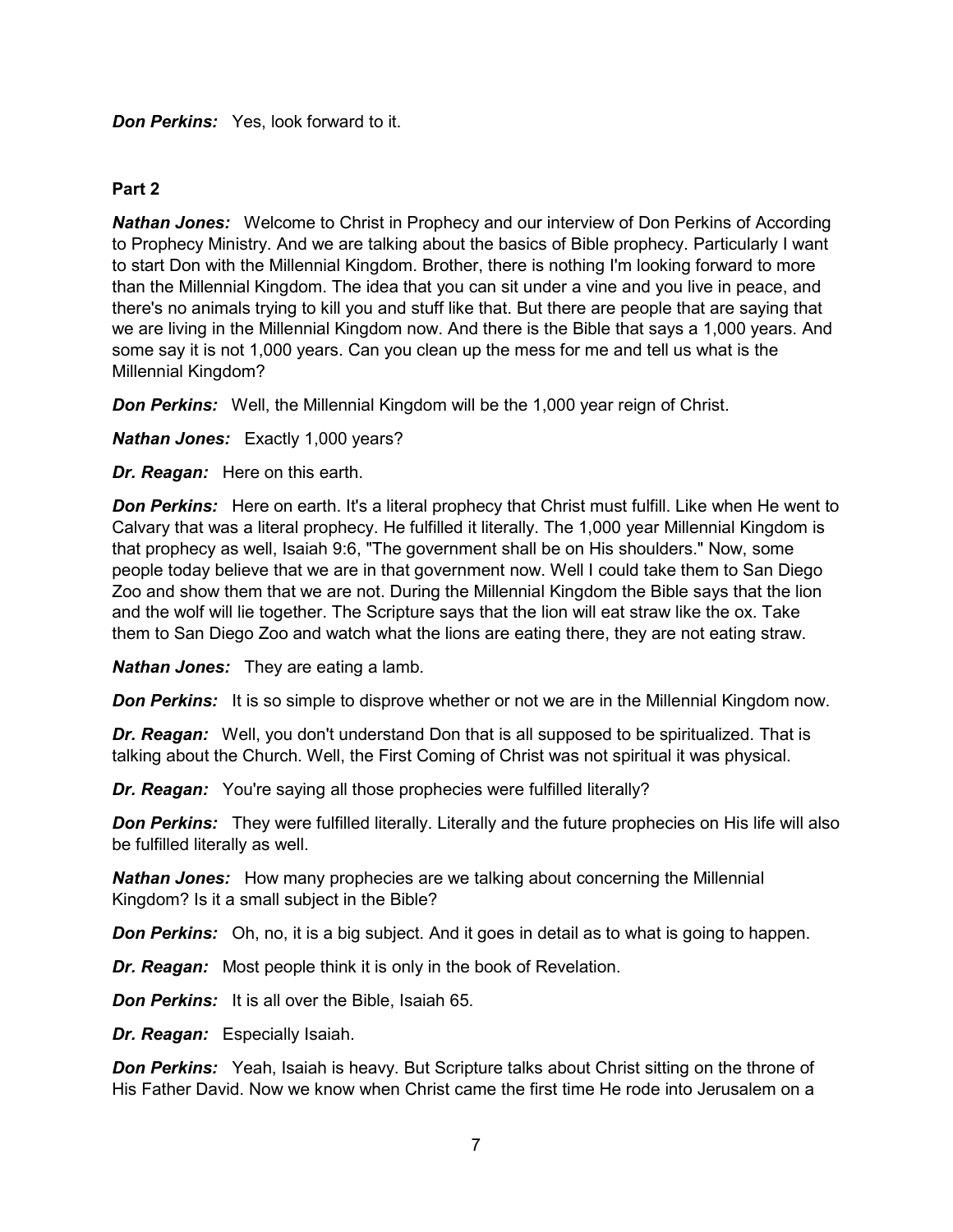donkey, which was very humble. Zechariah says, "Israel, behold your King has come to you lowly riding on a donkey." Christ came on that donkey. He fulfilled that physical prophecy. But you got to realize Christ is a king. That prophecy in the Millennial Kingdom talking about Him sitting on the throne of His Father David He is not coming back at that time riding a donkey. When Christ comes back at the Second Coming the Bible says He is coming on a white horse.

*Dr. Reagan:* Yes, symbol of a victorious general.

**Don Perkins:** A victorious general, a conquering King. In the Millennium Christ is coming back to take authority in the earth, so it is a physical prophecy that He must fulfill.

*Nathan Jones:* So He'll literally be on the earth?

*Don Perkins:* He will literally come back to planet earth.

*Dr. Reagan:* You know I'm glad you mentioned the prophecy about Him coming into Jerusalem on the donkey, because that is in the book of Zechariah.

*Don Perkins:* Same book.

*Dr. Reagan:* And everybody says that book is apocalyptic and just like Revelation is apocalyptic, and apocalyptic literature never means what it says. Yet, that meant what it said.

*Don Perkins:* Yes, it meant what it said, because it was a literal--

*Dr. Reagan:* And that same book, says He's coming back to the Mount of Olives.

**Don Perkins:** It was a literal prophecy then, and a literal fulfillment will also be that in the end.

**Dr. Reagan:** You know Don, when people tell me-- and I have to preface this by saying that what most people don't know and that is that the majority viewpoint in Christendom today is what we call Amillennialism; that is Jesus will never come back to this earth to reign. That is the view of the Catholic Church. That is the view of all the major Protestant denominations. And when people tell me that the Millennium is now, that we are in it now, that Jesus is reigning over all the world through the Church right now, I have to say, if that is true He is doing a very poor job of it.

**Don Perkins:** And I would agree with that. I mean because when Christ comes back at the Second Coming He is coming back to take authority in the earth.

*Dr. Reagan:* Yes. And the earth is going to be flooded with peace, righteousness, and justice.

*Don Perkins:* He is going to rule.

*Nathan Jones:* Satan right will be bound?

*Don Perkins:* Satan will be bound for a 1,000 years.

*Dr. Reagan:* In a special way, that he can no longer deceive the nations.

*Don Perkins:* Deceive the nations, that's right.

*Dr. Reagan:* And are the nations deceived today?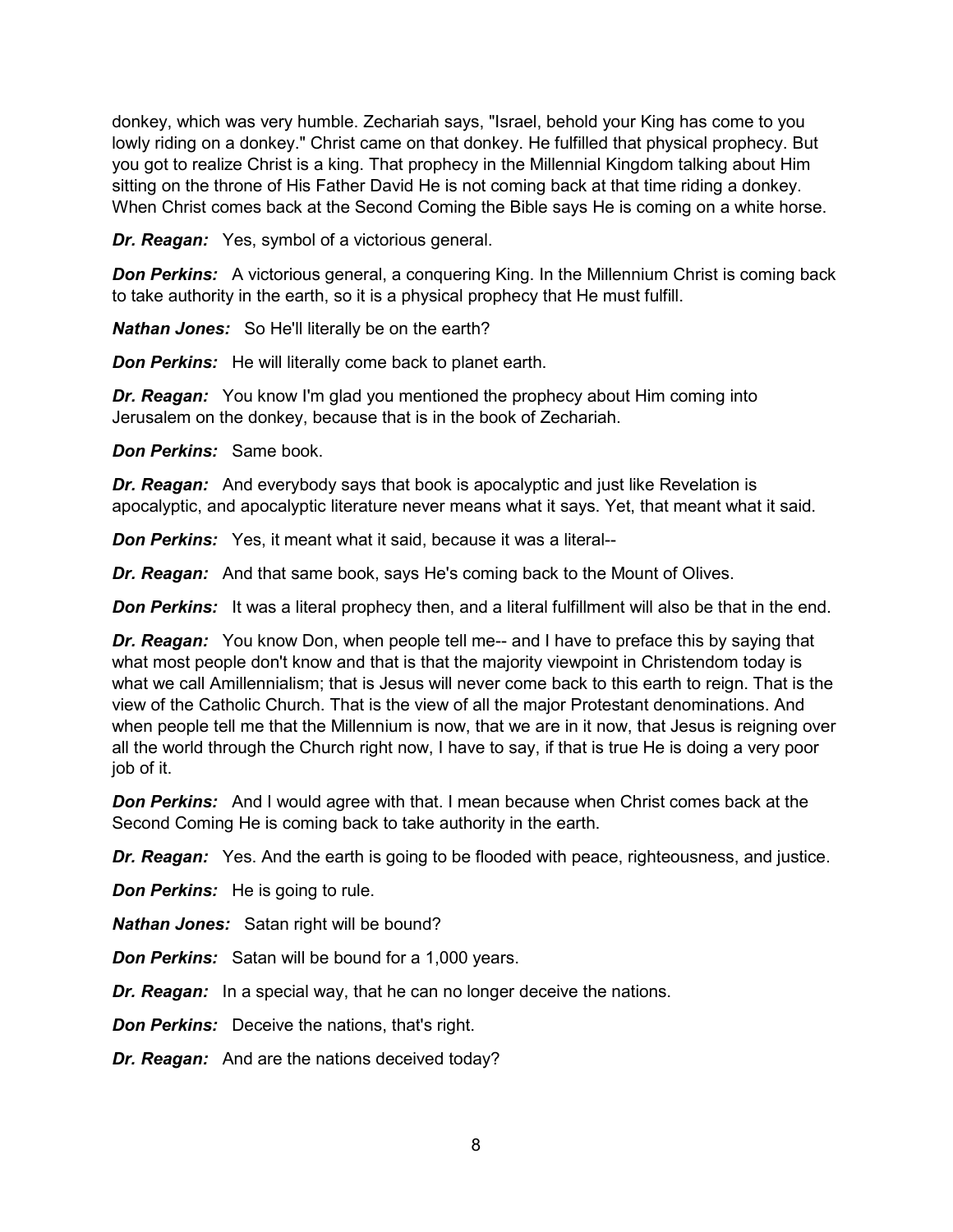*Don Perkins:* Oh, yes, indeed everywhere. I told one gentleman we were debating about it I said, "Listen," I said, "are people being deceived today?" He said, "Yes." I said, "Well, we're not in the Millennium because once Christ binds Satan his influence to deceive will not be there."

*Dr. Reagan:* You know what Arnold Fruchtenbaum always says? He is a Messianic Jewish commentator.

*Don Perkins:* Yes, I know him well.

*Dr. Reagan:* He always says, "If we are living in the Millennium now we must be living in the slum portion."

**Don Perkins:** I would agree with that. But I am looking forward because I've always said this, the Millennial Kingdom it's a precursor to the eternal world. You know what I mean? It is a precursor. God is going to give a glimpse of what eternity will look like in the new world. And I really love that. Because we are going to see our Savior rule and reign as King, Ruler, Head of State, Potentate, Prime Minister, King of Kings. He is going to rule the world.

*Dr. Reagan:* We are going to rule with Him.

**Don Perkins:** I was about to say the most exciting part about that we've been promised that we will reign with Him. And I really believe that will be the glorified Saints that come back with Him at the Second Coming.

*Dr. Reagan:* In fact that is one of the things that Jesus said, He said, "There is going to be rewards, degrees of rewards."

*Don Perkins:* That's right.

**Dr. Reagan:** I'll put one person over one city, another over five, another over ten.

**Don Perkins:** Yes, He told the Church in Revelation 2 and 3 He said, "If you overcome I will grant to you that you will reign with Me, and that you will rule over cities." We will help Christ rule and reign during the Millennial Kingdom. Now, one reason I believe He is going to use the Church to help Him reign is because we will be glorified at that time. We will no longer have the sin nature. We will literally rule and reign and govern just like Christ. And we will rule the nations that are coming out of the Tribulation who are saved, sheep nations going into the Millennium.

*Dr. Reagan:* Yes, in the flesh.

**Don Perkins:** In the flesh, and we will reign, and rule over them with Christ. But it is going to be a wonderful time. I'm looking forward, Dave when I can--

*Nathan Jones:* Yeah, tell me a little about what it is going to be like living during this time.

*Don Perkins:* Well, I want to have me a lion in the Millennium.

*Nathan Jones:* Yeah, a pet lion.

*Don Perkins:* I want a lion in the Millennium.

*Nathan Jones:* Are you going to ride him?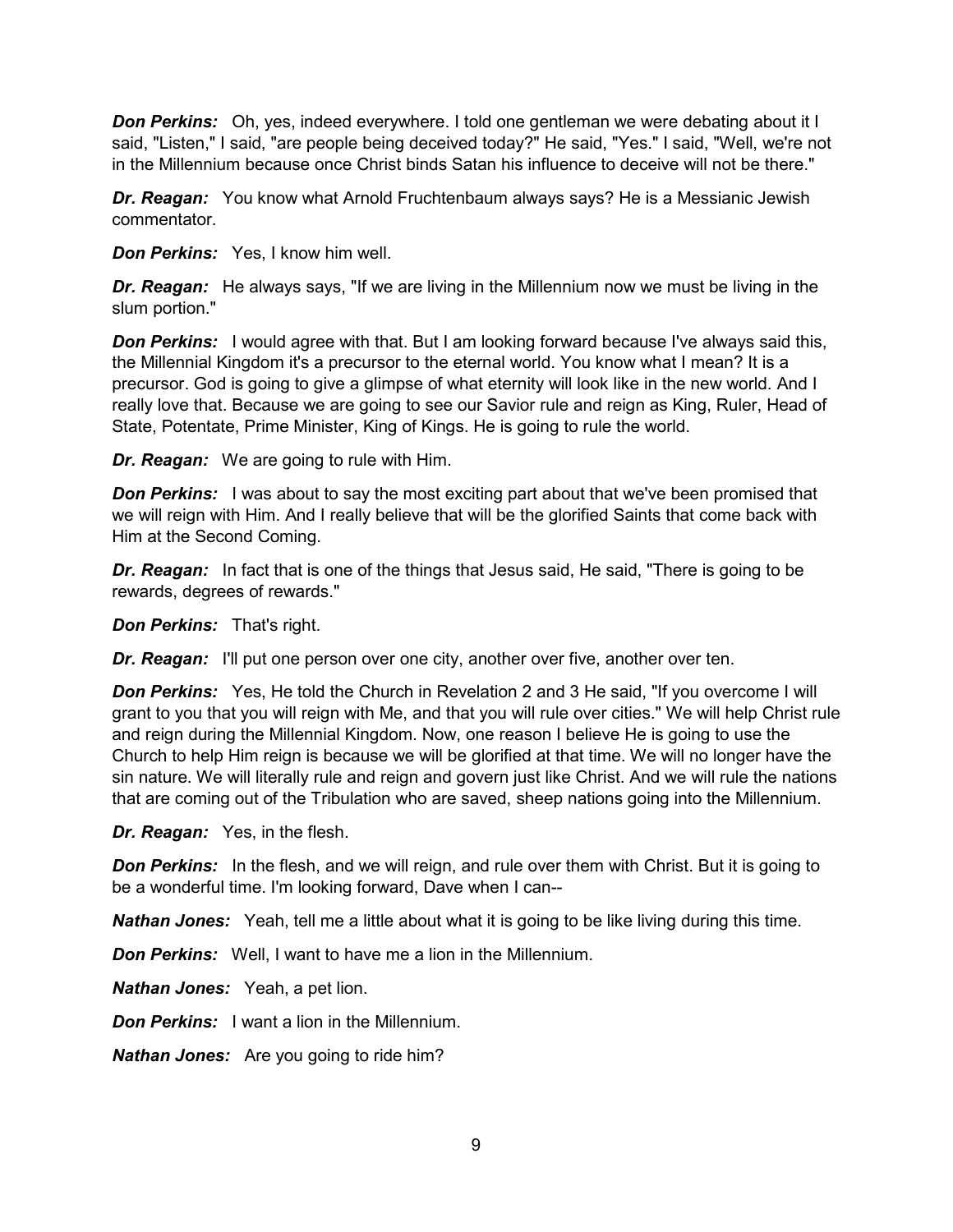**Don Perkins:** I'm going to ride him, talk with him, yes. I'm going to feed him everything. I want that. A big gold, I mean pretty mane, just a beautiful lion. I really want that.

*Nathan Jones:* Don't you have your horses picked out too?

*Don Perkins:* Oh, yeah, well for the Second Coming I've already named my horse. I've done that. I've done that and I believe God. You know I believe the prophecy is literal. And I think when you understand that these prophecies will literally come to pass it gives you a different perspective about the future.

*Dr. Reagan:* Oh, absolutely.

**Don Perkins:** See we made eternity so spooky, so bizarre, we've made Heaven boring.

*Dr. Reagan:* Yes.

**Don Perkins:** I did a message a few weeks ago entitled, "The Eternal State." And I showed a cartoon picture it said, it had two guys on a cloud, both one guy had a harp and the other guy said, "I miss stress." He said he missed stress on earth. Yeah, and I said, what you see there is not a picture of Heaven.

*Dr. Reagan:* That's right.

**Don Perkins:** Our eternity with God is going to be like we are living today upon a new earth, without sin, sorrow, death, sickness, we are going to have an eternity on planet earth, on the New Earth. And it is going to awesome. We'll have families there. We'll have houses there. I'm going to go to your house.

*Nathan Jones:* That is past the Millennium.

*Don Perkins:* Yeah, past the Millennium that is during the eternal state.

*Dr. Reagan:* What was the fella's name that wrote really the definitive book on Heaven?

*Don Perkins:* Randy Alcorn.

*Dr. Reagan:* Yeah, Randy Alcorn.

*Don Perkins:* Oh, I love his book.

*Dr. Reagan:* He says, "If you want to see what Heaven is going to be like go out and look out of your back window and imagine everything perfect."

*Don Perkins:* Yes. Yes.

*Nathan Jones:* No mosquitos. No chiggers.

**Don Perkins:** See, what people don't understand is that God made man from the earth. It was always the will of God for us to exist here on earth. If father Adam had never sinned where would he be today? He'd be right here on planet earth. We would know him as Father, you know Father Adam and Mom Eve. That was always the will of God. So, what Christ has done by going to the cross, He paid the price to redeem us humanity, but He also had the crown of thorns to redeem planet earth. Creation is going to be redone.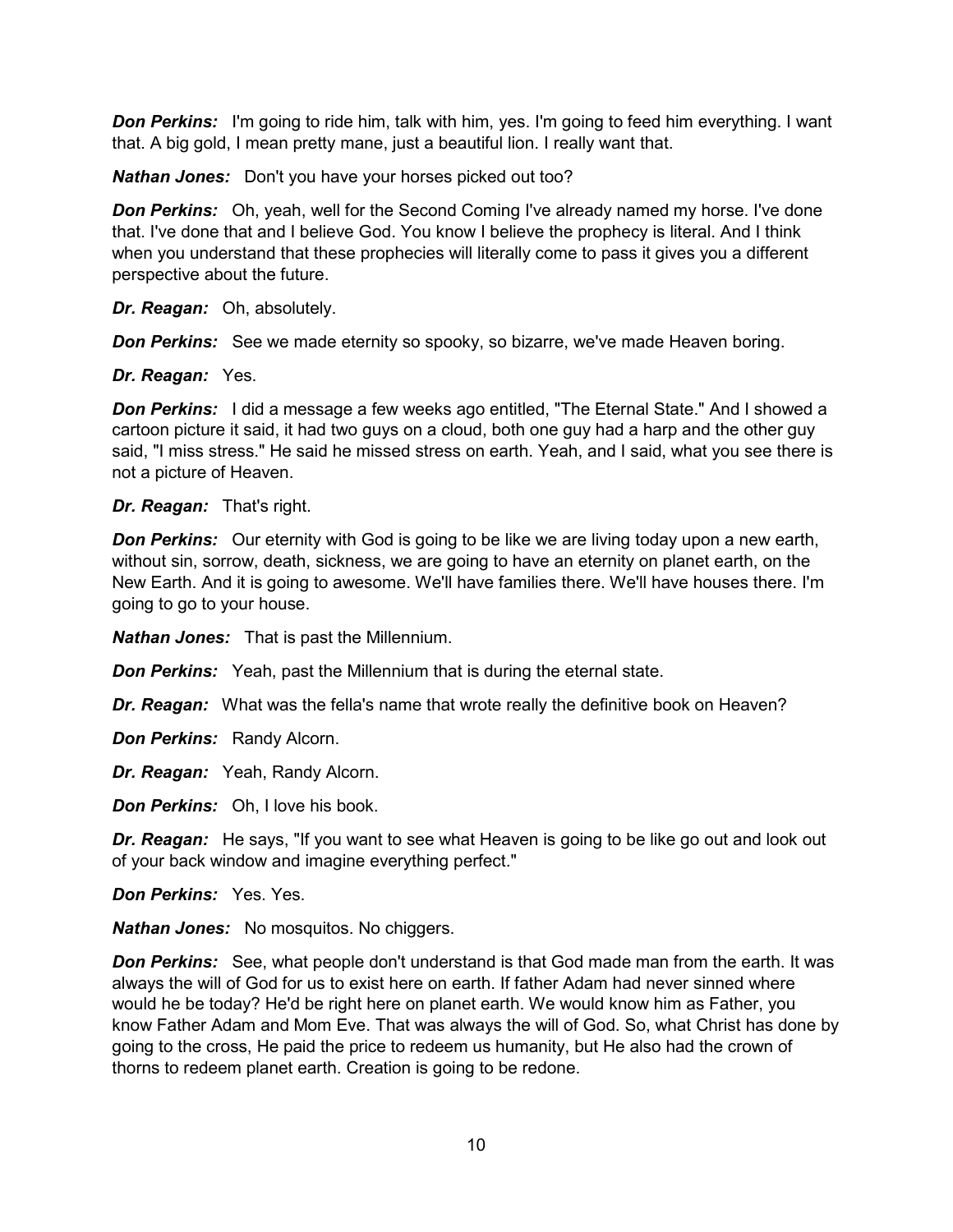*Nathan Jones:* It is the Kingdom that Jesus was meant to have and the apostles expected Him to take, and we'll get to see it.

*Don Perkins:* Yes. And I'm excited about now.

*Nathan Jones:* Well, there is one issue that always bothered me about the Millennial Kingdom and that is for some reason God releases Satan at the end and he leads an army against Jesus. Why does He release Him and who is this army?

**Don Perkins:** Well, one reason He is going to release them and I've said this many times that God going to even use Satan in the end to purge the unredeemed. And the answer is, what is going to happen? Even though Christ will be here during the Millennial Kingdom you will still have people here in a sinful nature.

*Nathan Jones:* The ones born to the ones that came out of the Tribulation.

**Don Perkins:** Yes, they are still giving in child bearing. And they are going to have billions of people born in the Millennium. Men will live a 1,000 years. The Bible says as long as a tree. And what is going to happen, you are going to have billions of people born but they will still have the sin nature. They will still have to choose or reject Christ. And believe it or not some will reject Christ even in the Millennium. I believe that what God is going to do when Satan is released in the end it will expose the hearts of those who truly do not want to honor Christ. And then God is going to judge them and then judge Satan.

**Dr. Reagan:** And I think you're right. And God is going to prove something.

#### *Don Perkins:* Yes.

*Dr. Reagan:* That is that humanism which is the religion of Satan teaches that man is basically good, and that what we need to do is change society and that will change people. The only way people can be changed is through the indwelling of the Holy Spirit.

*Don Perkins:* Amen. Amen.

*Dr. Reagan:* And God is going to prove that during the Millennium. He is going to have a 1,000 years of people living in the flesh there. And they are going to have perfect peace, righteousness and justice. They are going to have everything you could want and yet at the end they are going to rebel. Not all of them but some of they are going to rebel and God is going to prove once and for all you cannot change people just by changing the environment.

#### *Don Perkins:* Yes.

*Dr. Reagan:* In fact history goes in a circle; it begins with two people in a perfect environment and they rebel. It ends with all of humanity in a perfect environment and a portion of them rebel.

#### *Don Perkins:* Rebels again.

*Dr. Reagan:* And people say to me, why would they rebel, they live in peace, righteousness, they can see Jesus? Well, hey, He's been here before and all He did was love people, and heal people and feed people. And what did they do? They killed Him.

**Don Perkins:** That's right. Well you see Dave, the sin nature is still there even in the Millennium.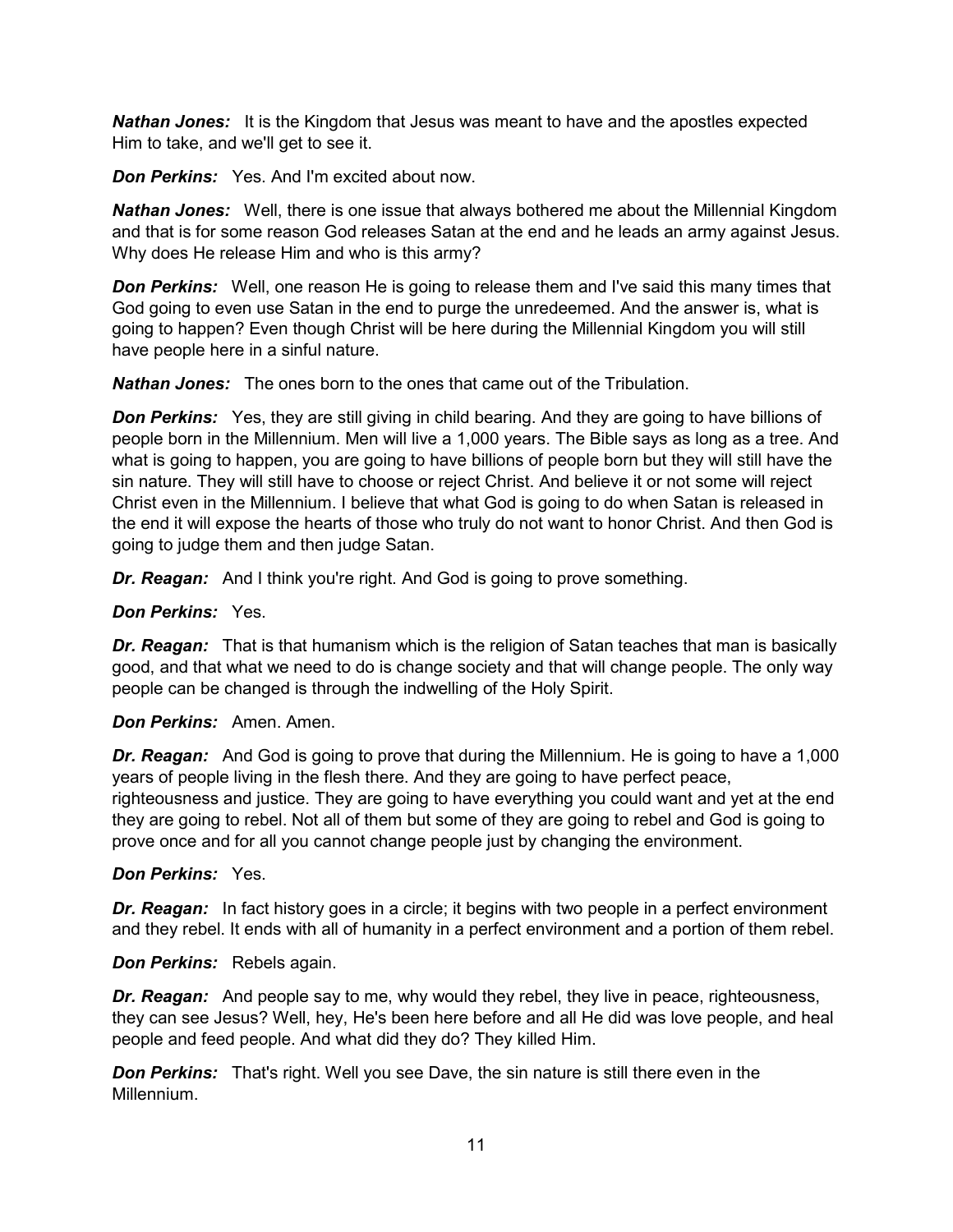#### *Dr. Reagan:* That's it.

**Don Perkins:** You see God is going to put man in a perfect environment and show them without Me you still sin, I mean Christ will be there but if they don't accept Him they won't have a heart change.

*Dr. Reagan:* Well, Brother, we only have about a minute left for you to talk. And I just got to get to another topic real fast. Do you believe there is going to be a Rapture of the Church, and if so when?

**Don Perkins:** Well, I believe it's soon, I don't know when. But I take Rapture drills in the morning. I take Rapture drills. I believe the Rapture is at hand. Now, the reason why I believe that Dave is because we see signs that point to the Second Coming of Christ--

*Dr. Reagan:* Yes, right, and the Tribulation.

**Don Perkins:** --and the Tribulation. So, all the signs of the times are pointing to the Second Coming and Tribulation. None of them point to the Rapture. Now, we are seeing signs today that point to the Second Coming, then how close is the Rapture? The Rapture is even closer.

*Dr. Reagan:* Close.

*Don Perkins:* The Rapture is imminent.

**Dr. Reagan:** So, you believe the Rapture is most likely to occur before the Tribulation begins?

**Don Perkins:** Oh, yes indeed. It has to because the Church is not a part of the Tribulation.

*Dr. Reagan:* Yeah, we are promised to not to have to endure God's wrath.

**Don Perkins:** Well, not only that but that prophecy of the Tribulation was an Old Testament prophecy toward the house of Israel. The Church wasn't even around when Daniel prophecy was given.

*Dr. Reagan:* In fact we've been promised a protection from the wrath of God.

**Don Perkins:** That's true. That's right. We have not been appointed to the wrath to come.

*Nathan Jones:* Revelation 3:10

*Dr. Reagan:* And yet we see so many people attacking the Rapture today.

*Don Perkins:* Yes. I don't understand them attacking it. I mean--

*Dr. Reagan:* These are Christians I'm talking about.

**Don Perkins:** I know what you mean. I deal with some of them as well. But I tell them this, I say, "We spend too much time debating about the Rapture that we miss the blessing of the Rapture." The Rapture is going to bring many benefits for the Redeemed. I'm longing for it because it is going to usher me into the presence of Christ. I'm going to have a brand new body.

#### *Dr. Reagan:* Amen.

**Don Perkins:** I will forever live with the Lord. So, shall I ever be with Christ. I'm looking for the benefits of the Rapture.